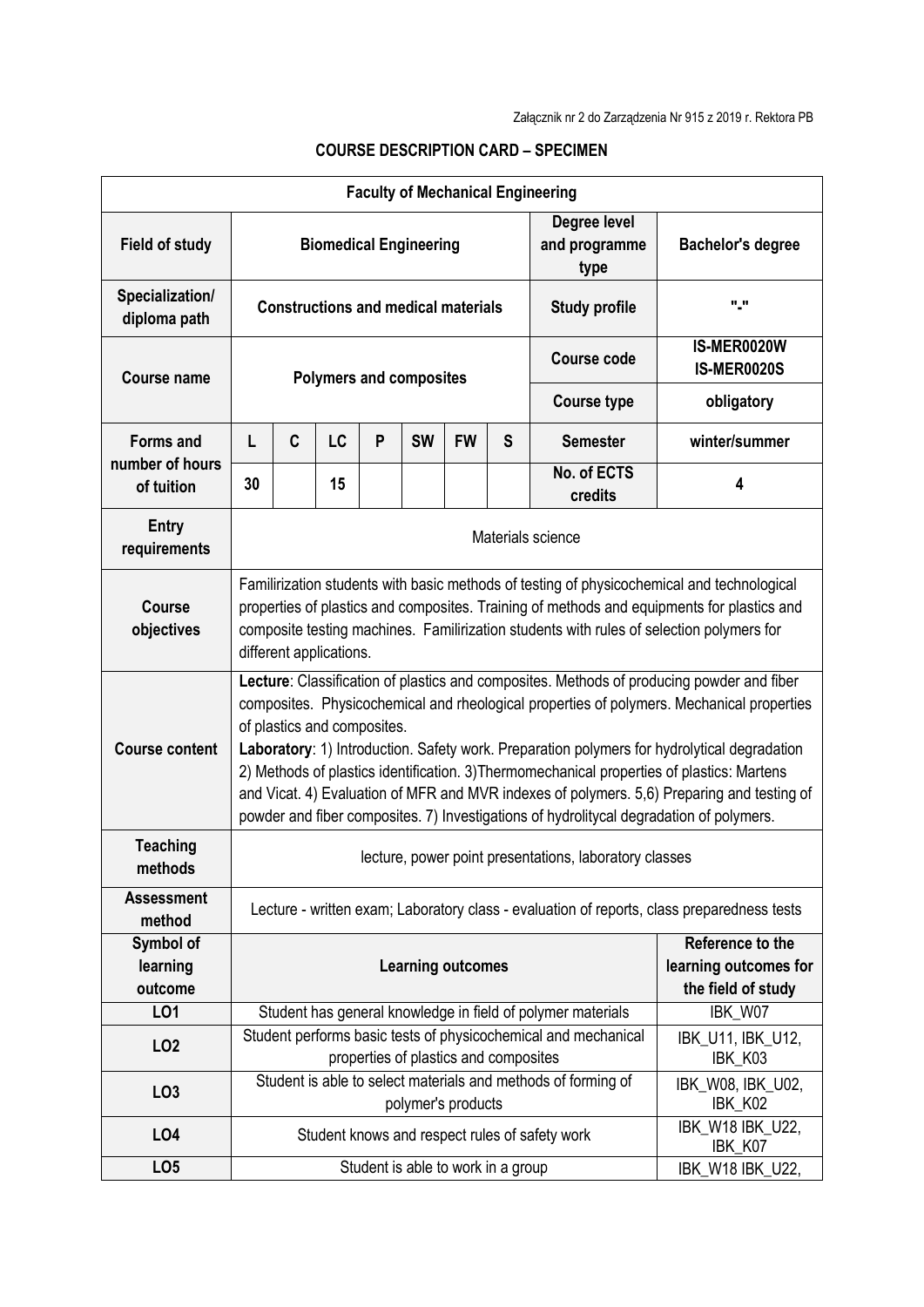|                                                                               |                                                                                                                                                                                                                                                                                                              | IBK_K07                          |                                  |  |  |  |  |  |
|-------------------------------------------------------------------------------|--------------------------------------------------------------------------------------------------------------------------------------------------------------------------------------------------------------------------------------------------------------------------------------------------------------|----------------------------------|----------------------------------|--|--|--|--|--|
| Symbol of                                                                     |                                                                                                                                                                                                                                                                                                              | <b>Type of tuition during</b>    |                                  |  |  |  |  |  |
| learning                                                                      | Methods of assessing the learning outcomes                                                                                                                                                                                                                                                                   | which the outcome is             |                                  |  |  |  |  |  |
| outcome                                                                       |                                                                                                                                                                                                                                                                                                              |                                  | assessed                         |  |  |  |  |  |
| LO1                                                                           | written exam                                                                                                                                                                                                                                                                                                 |                                  | L                                |  |  |  |  |  |
| LO <sub>2</sub>                                                               | written exam, evaluation of laboratory report                                                                                                                                                                                                                                                                | L, LC                            |                                  |  |  |  |  |  |
| LO <sub>3</sub>                                                               | written exam                                                                                                                                                                                                                                                                                                 | L                                |                                  |  |  |  |  |  |
| LO <sub>4</sub>                                                               | evaluation of the work during laboratory classes                                                                                                                                                                                                                                                             | LC                               |                                  |  |  |  |  |  |
| LO <sub>5</sub>                                                               | evaluation of the work during laboratory classes                                                                                                                                                                                                                                                             | LC                               |                                  |  |  |  |  |  |
|                                                                               | <b>Student workload (in hours)</b>                                                                                                                                                                                                                                                                           | No. of hours                     |                                  |  |  |  |  |  |
|                                                                               | lecture attendance                                                                                                                                                                                                                                                                                           |                                  | 15                               |  |  |  |  |  |
|                                                                               | laboratory classes attendance                                                                                                                                                                                                                                                                                | 15                               |                                  |  |  |  |  |  |
|                                                                               | preparation to laboratory classes                                                                                                                                                                                                                                                                            | 21                               |                                  |  |  |  |  |  |
| <b>Calculation</b>                                                            | preparation of laboratory reports                                                                                                                                                                                                                                                                            | 21                               |                                  |  |  |  |  |  |
|                                                                               | participation in student-teacher sessions                                                                                                                                                                                                                                                                    | 10                               |                                  |  |  |  |  |  |
|                                                                               | preparation for and participation in exams/tests                                                                                                                                                                                                                                                             | 15                               |                                  |  |  |  |  |  |
|                                                                               | <b>TOTAL:</b>                                                                                                                                                                                                                                                                                                | 97                               |                                  |  |  |  |  |  |
|                                                                               | <b>Quantitative indicators</b>                                                                                                                                                                                                                                                                               | <b>HOURS</b>                     | No. of<br><b>ECTS</b><br>credits |  |  |  |  |  |
| Student workload - activities that require direct teacher participation<br>40 |                                                                                                                                                                                                                                                                                                              |                                  |                                  |  |  |  |  |  |
|                                                                               | 2,5<br>Student workload - practical activities<br>77                                                                                                                                                                                                                                                         |                                  |                                  |  |  |  |  |  |
| <b>Basic references</b>                                                       | 1. Ataff. B.: Composite materials in medicine and nanotechnology. INTECH, Rijeka, 2011.<br>2. Changa M., Roy K. S.: Plastics Fundamentals, Properties and Testing, CRC Press<br>Taylor&Francis Group, 2009.<br>3. Mittal V.: Optimization of polymer nanocomposite properties, Weinheim, Wiley-VCH,<br>2010. |                                  |                                  |  |  |  |  |  |
| <b>Supplementary</b><br>references                                            | 1. Sikora J.W.: Selected problems of polymer extrusion, Lublin, Lublin University of<br>Technology, 2008.<br>2. Imielińska K.: Degradation and damage of advanced laminate polymer composites due to<br>environmental effects and low velocity impact, Gdańsk, Wyd. Politechniki Gdańskiej, 2005.            |                                  |                                  |  |  |  |  |  |
| Organisational<br>unit conducting<br>the course                               | Institute of Biomedical Engineering                                                                                                                                                                                                                                                                          | Date of issuing the<br>programme |                                  |  |  |  |  |  |
| Author of the                                                                 | Joanna Mystkowska, PhD (Eng), DSc, Assoc. Prof.                                                                                                                                                                                                                                                              | 9.10.2020                        |                                  |  |  |  |  |  |

**L – lecture, C – classes, LC – laboratory classes, P – project, SW – specialization workshop, FW - field work,**

**S – seminar**